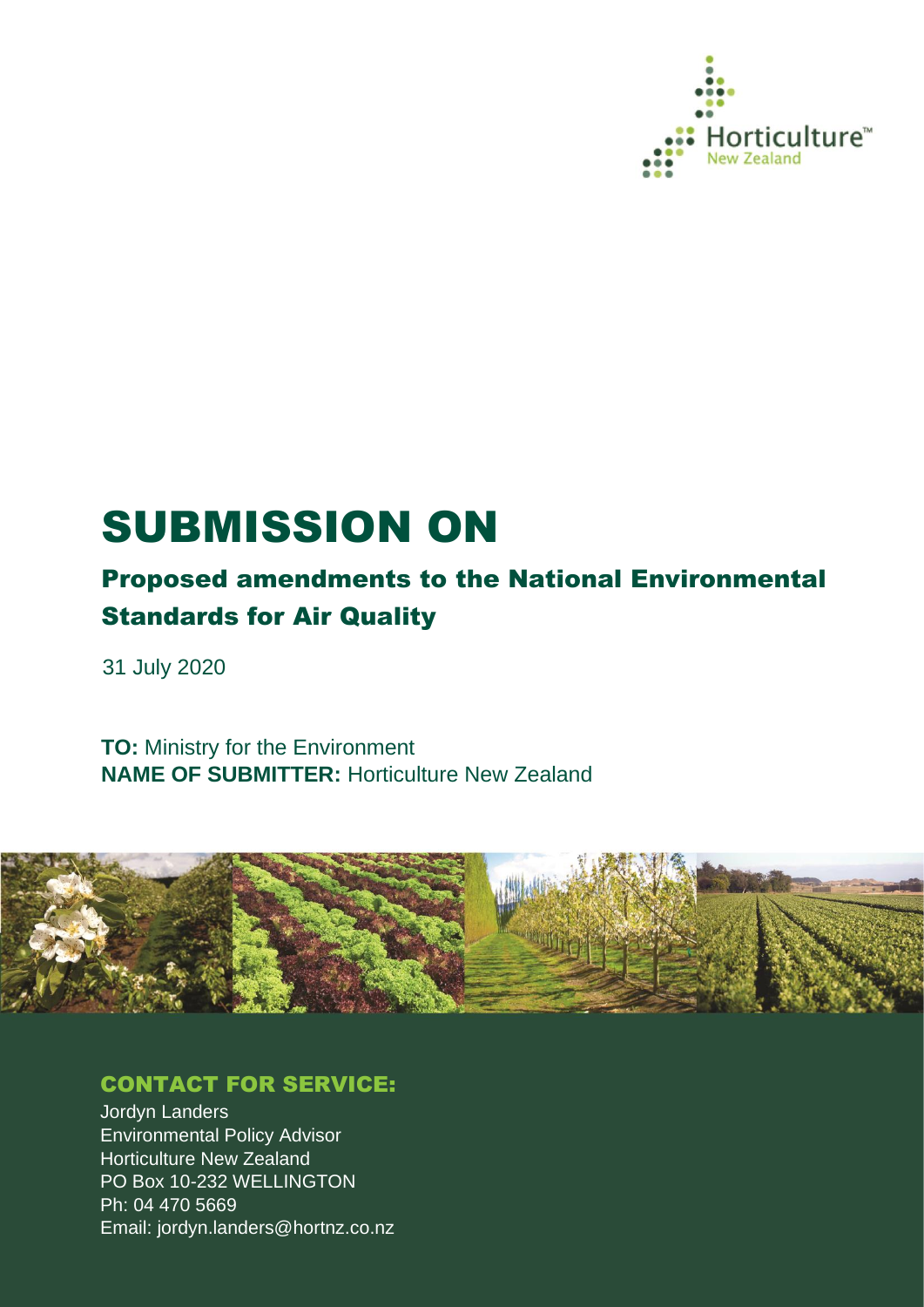#### **Introduction**

Horticulture New Zealand (HortNZ) thanks the Ministry for the Environment for the opportunity to submit on the proposed amendments to the National Environmental Standards for Air Quality (NESAQ) and welcomes any opportunity to discuss our submission.

This submission is supported by Tomatoes New Zealand, Vegetables New Zealand, New Zealand Kiwifruit Growers Association Incorporated, Pukekohe Vegetable Growers Association and Te Awanui Huka Pak Limited.

#### **Submission structure**

- Part A: Introduction and Overall comments
- Part B: Consultation questions
- Appendix 1: Overview of Covered Crop Sector

#### **Background to HortNZ**

HortNZ was established on 1 December 2005, combining the New Zealand Vegetable and Potato Growers' and New Zealand Fruitgrowers' and New Zealand Berryfruit Growers Federations.

HortNZ advocates for and represents the interests of 6000 commercial fruit and vegetable growers in New Zealand, who grow around 100 different crop types and employ over 60,000 workers. Land under horticultural crop cultivation in New Zealand is calculated to be approximately 120,000 hectares.

The horticulture industry value is \$6.39 billion and is broken down as follows:

| <b>Industry value</b>       | \$6.39bn             |
|-----------------------------|----------------------|
| <b>Fruit exports</b>        | \$3.53 <sub>bn</sub> |
| Vegetable exports           | \$0.70bn             |
| <b>Total exports</b>        | \$4.2bn              |
| Fruit domestic              | \$0.88bn             |
| Vegetable domestic \$1.28bn |                      |
| <b>Total domestic</b>       | \$2.15bn             |

For the first time New Zealand's total horticultural produce exports in 2017 exceeded \$3.44bn Free On Board value, 83% higher than a decade before.

It should also be acknowledged that it is not just the economic benefits associated with horticultural production that are important. The rural economy supports rural communities and rural production defines much of the rural landscape. Food production values provide a platform for long term sustainability of communities, through the provision of food security.

HortNZ's mission is to create an enduring environment where growers thrive.

#### **HortNZ's Resource Management Act 1991 Involvement**

On behalf of its grower members HortNZ takes a detailed involvement in resource management planning processes around New Zealand. HortNZ works to raise growers' awareness of the Resource Management Act 1991 (RMA) to ensure effective grower involvement under the Act.

The principles that HortNZ considers in assessing the implementation of the RMA include:

- The effects based purpose of the RMA;
- Non-regulatory methods should be employed by councils;
- Regulation should impact fairly on the whole community, make sense in practice, and be developed in full consultation with those affected by it;
- Early consultation of land users in plan preparation;
- Ensuring that RMA plans work in the growers interests both in an environmental and sustainable economic production sense.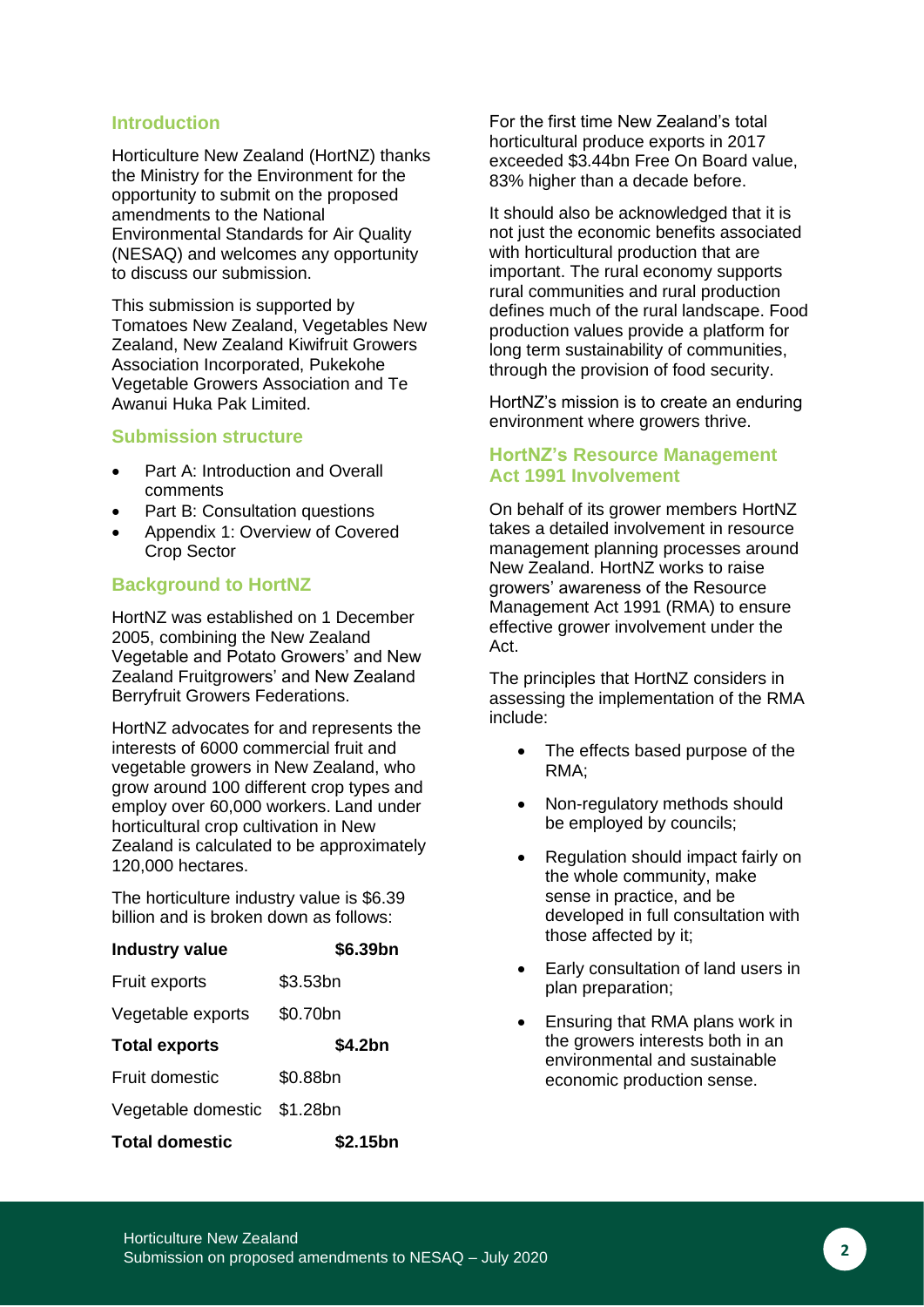### Introduction and overall comments

There is a general assumption that New Zealand is the land of plenty and we will always have enough locally-grown food to feed our population, supplemented by imported food where there is demand. However, there are a number of factors putting pressure on, and creating competition for, the natural resources and infrastructure critical for growing fruit and vegetables. This is coupled with population growth, which will increase our food demands.

Central to all policy positions should be the potential direct (and indirect) impacts on New Zealand's food security and ability to produce food.

HortNZ recognises the need to manage air quality to protect human health and supports best practice to achieve this. This submission highlights the potential impacts of the proposed amendments to the NESAQ on the horticulture sector, specifically on covered (greenhouse) crops and activities such as outdoor burning.

#### **Covered Cropping (Greenhouses)**

#### *Role of covered cropping in New Zealand's food system*

Covered cropping is vital to ensuring New Zealander's are able to access freshly grown vegetables from a local supplier throughout the year, provides resilience within the domestic food system and is important for risk management at a national level.

Geographically (based on 2017 data), there is approximately 220ha of covered/indoor crops in the North Island (predominately located in the Auckland and Waikato regions) and approximately 36ha of covered/indoor crops in the South Island (predominately located in Tasman, Marlborough and Canterbury<sup>1</sup>.

The covered crop industry plays an important role in levelling out market supply in shoulder and off seasons. This is particularly important when there are adverse weather events that impact on the few areas in the country where there is winter production of certain vegetables. It is important that New Zealand retains the ability to provide our own fresh fruit and vegetables, across a number of locations.

There is also an international move towards more covered cropping in response to climatic variability. This move will be essential to adapt the food production system to the changing, more volatile world climate while still producing enough food in a way that also uses less water and nutrients.

#### *Process heat for covered crops*

Process heat in the covered crop (greenhouse) industry is required to maintain controlled temperature necessary for efficient crop production. While the sector is a relatively small user of process heat at a national scale  $2-$  it plays an important part of domestic food supply. Consequently, process heat is an important part of our domestic food supply, as well as related economic activity and employment.

<sup>&</sup>lt;sup>1</sup> Agricultural Production Statistics Additional Tables – June 2017 (Statistics New Zealand).

<sup>&</sup>lt;sup>2</sup> An MBIE factsheet on indoor cropping from 2016 stated that indoor cropping in New Zealand is a relatively small user of process heat compared to other sectors such as wood processing or dairy manufacturing – using 3.4 petajolues (PJ) of fuel for process heat (or 1.7% of New Zealand's total process heat demand).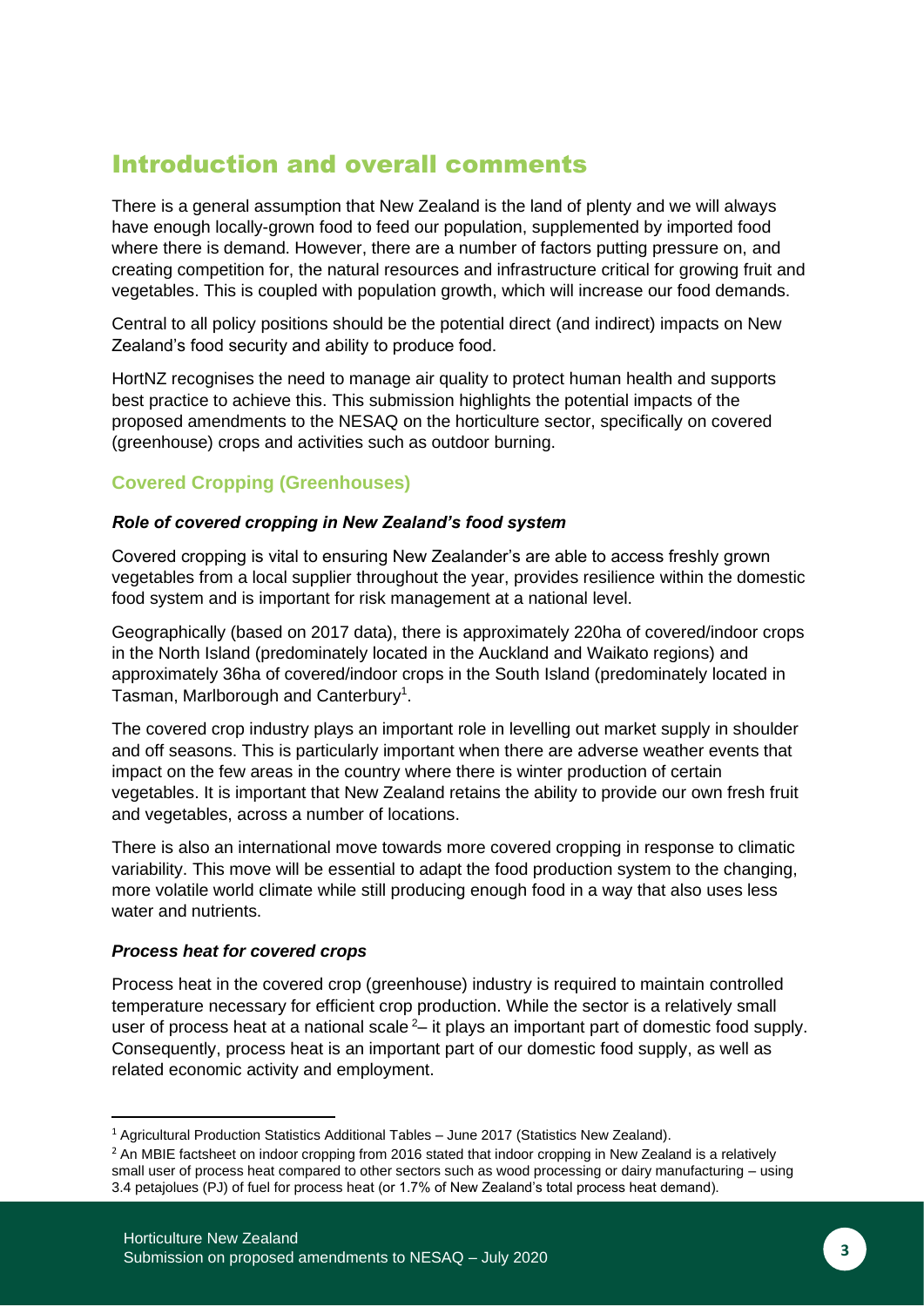Greenhouses use boilers to generate heat for the growing system – heat sources include gas, coal, diesel, electricity, oil, wood pellets/biomass. Crops are grown close to markets throughout NZ, including some places where low carbon fuels are not readily available.

- In the North Island gas is the predominant fuel source used in greenhouses.
- In the South Island coal is one of the primary sources of heating for greenhouses (due to no access to natural gas and cost efficiency). Most of these businesses are small to medium-sized enterprises (SME).
	- o Some operations are undertaking air quality monitoring/ particulate testing (e.g. to satisfy resource consent conditions, which require the operator to demonstrate that their particulate emissions are within consented amounts)
	- o There is a large degree of variation in boiler size (ranging from 0.4 MW to 6MW amongst the growers we spoke to). Depending on greenhouse size many operations would need a 2MW boiler or above for heating. The energy demand is approximately 1MJ/ha (although this varies depending on location, greenhouse infrastructure, time of year etc.).
	- o The age of coal boilers and the cleaning regime is likely to impact on particulate emissions. Newer boilers will likely have scrubbers.
	- o Of the growers we spoke to, coal blend reports did not include any information on mercury.
	- o We are aware of growers who have moved regions in response to being located within a gazetted airshed.
- Other sources of fuel that are used include diesel, oil and a small proportion who have converted to biomass.

#### *Transition to a low carbon economy*

Indoor growers of fresh tomatoes, capsicums and cucumbers are currently captured in the Emissions Trading Scheme (ETS) via NZ units charged by energy providers (coal and gas) for greenhouse heating fuel. Growers of these crops have access to free allocations via the Emissions Intensive Trade Exposed (EITE) scheme, that offset the cost to varying degrees depending on location. There are other covered crop growers (e.g. eggplant, herbs, lettuce) who may also use heating (and are therefore captured by ETS costs) but do receive free allocation. Since December last year, HortNZ has submitted on consultation documents released on:

- Accelerating renewable energy and energy efficiency (MBIE March 2020)
- New Zealand Emissions Trading Scheme: Proposed Settings (MfE Feb 2020)
- Climate Change Response (Emissions Trading Reform) Amendment Bill (Environment Committee – Jan 2020)
- New Zealand Emissions Trading Scheme: Rules for auctioning (MfE Dec 2020)

These policy signals, to meet New Zealand's emissions targets, are creating a driver to phase out/impacting on the viability of existing coal boilers for space heating of greenhouses.

A recent New Zealand Institute of Economic Research (NZIER) report<sup>3</sup> which assessed the likely impact of a rising ETS price on indoor vegetable growers' businesses found that at a carbon price of \$50/tonne would see most South Island covered crop growers going out of business. However, in the current setting (with limited alternatives and degree of capital

 $3$  NZIER (March 2020) – The potential impact of the Emissions Trading Scheme on covered crops.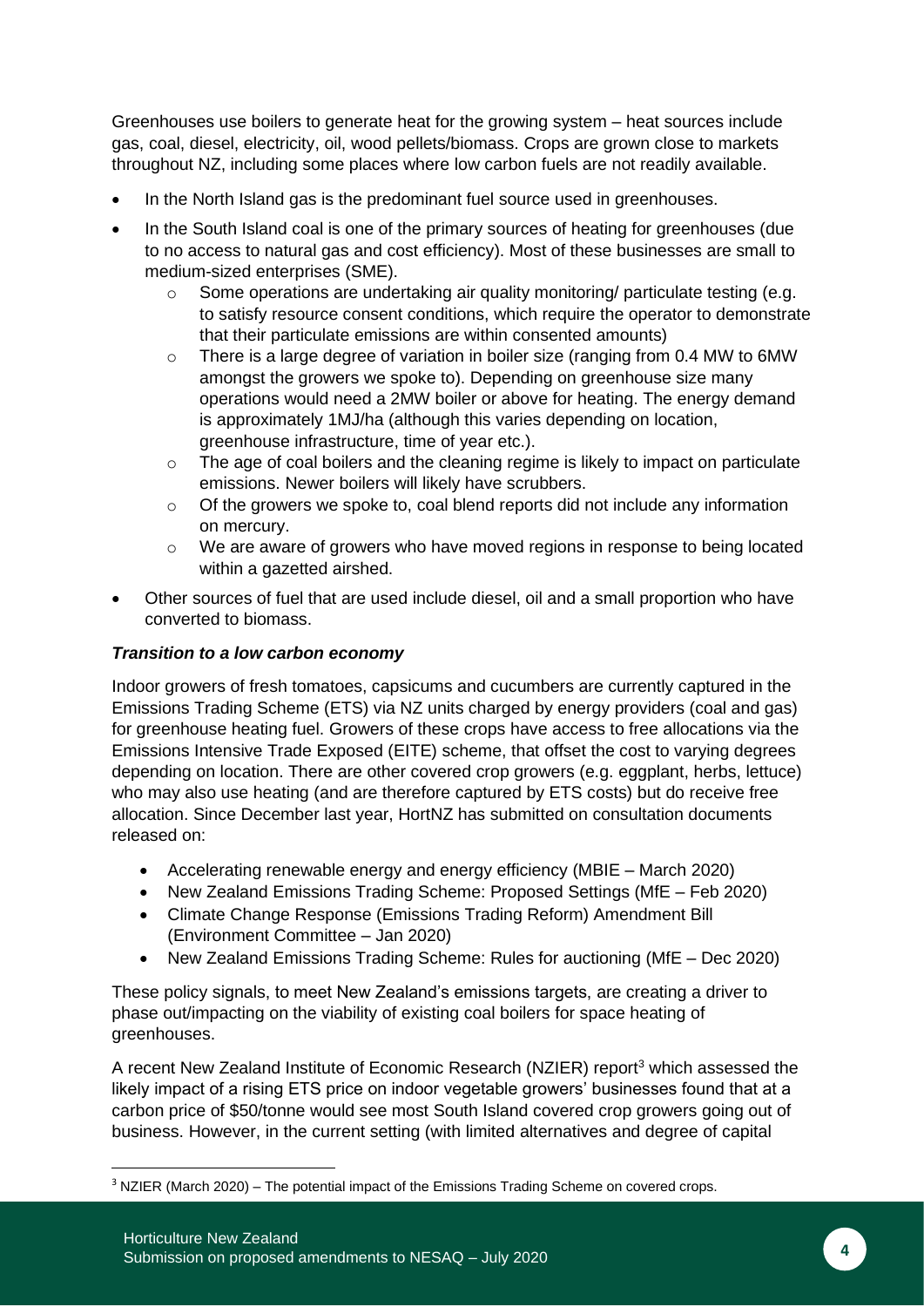investment required) further increases to ETS price will be devastating to indoor vegetable crop production, and therefore vegetable supply, particularly in the South Island.

There is still a lot of work to be done in determining the feasibility of alternatives in a New Zealand context (from a practical and technical perspective), and an investment pathway that would make transition possible from a financial perspective.

#### *Alternative fuels to coal*

We are concerned about the potential impact of amendments to the NESAQ on constraining the use of alternative fuels – specifically the use of biomass (in addition to the continued use of coal).

While the use of biomass still has significant feasibility challenges (particularly at a regional scale in terms of reliable and consistent supply), this is one of the options that is being discussed at a policy level – e.g. in MBIE's consultation *'Accelerating renewable energy and energy efficiency'* earlier this year, and in options for meeting the 2050 provisional emissions budget (one pathway includes 25% of process heat currently using coal or gas switching to biomass/electricity).

The role biomass might play in transition to a low carbon economy is uncertain at this stage. However, at present there are limited additional options that can be pursued in the shortterm.

There is an urgent need for more investment into the feasibility of 'clean' alternatives that meet climate change and environmental (including health) outcomes, to enable the uptake of suitable technologies in New Zealand. For example:

- There is more work required to investigate whether there are some small-scale geothermal systems that could work in New Zealand for process heat.
- Some growers have investigated electricity as an alternative, but being rurally located and needing significant energy (particularly during Winter) there are limitations/feasibility challenges. Electricity currently does not compare well with other fuel options on a cost per GJ basis for heating greenhouses, with peak period electricity prices too high to be cost effective. There are also infrastructure limitations (in regard to transmission lines, age, etc.).
- Other new technologies such as Ground to Air Heat Transfer Systems (GAHT), Dutch Thermal Aquifer, photovoltaic glass, wind and solar (in some cases in combination with other measures e.g. energy screens) may be viable options, but they have not been investigated in a New Zealand context.
- There are overseas examples of investment into renewable infrastructure e.g.in the UK, closed loop heat pumps being used to transfer the heat from water recycling centres to greenhouses $4 -$  but this is at a large scale (requiring significant investment and expertise) and will not work in all settings.

We do not have the technical information available to quantify the particulate emissions of biomass (or other alternatives to coal), as compared with coal, and in relation to the NESAQ standards. However, we wish to flag the potential risk of policy pushing in two different directions (e.g. making the use of coal uneconomic from a climate change adaptation perspective, while also limiting the use of alternatives). What is needed is a collaborative

<sup>4</sup> https://www.hortidaily.com/article/9149975/uk-29-hectares-of-new-tomato-greenhouses-to-use-waste-heat/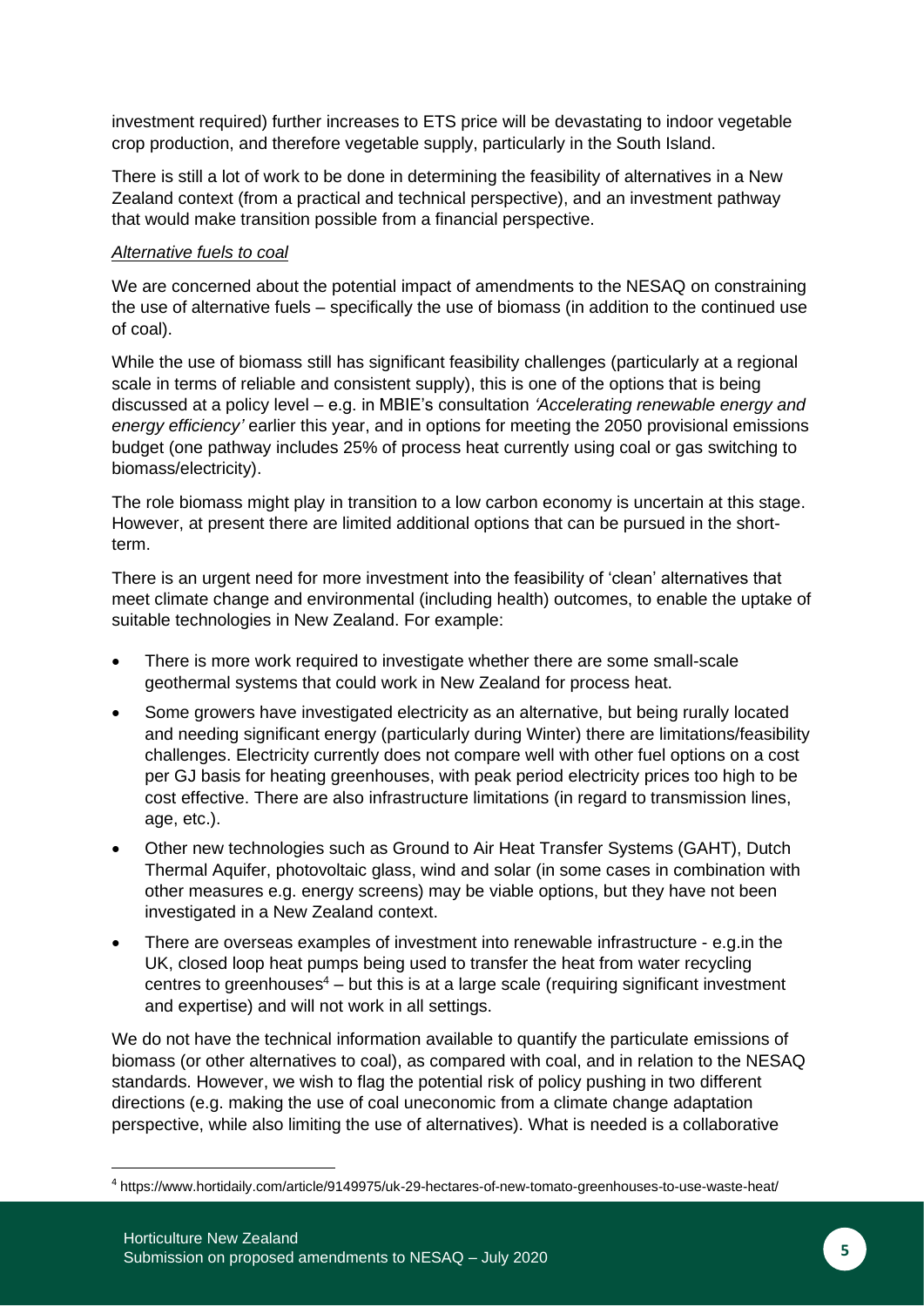approach between industry and cross-government (e.g. MBIE, MPI, MfE) to work towards solutions with multiple benefits.

Significant investment and coordinated effort among businesses, governments and researchers is required to identify or develop, in a New Zealand context, low-emissions clean technologies (that also fit within other priorities, such as human health outcomes). While in some cases the technology is available, the necessary infrastructure and capital is lacking (particularly when there are concurrently high ETS costs).

To maintain a viable covered crops industry will require a transition strategy with government and industry working together. In previous submissions, we have called for support for indoor growers to access energy saving technology and assistance with capital for conversions and energy saving measures from Government (e.g. a grant based on previous 5 years ETS payments for retrospective capital investment). This is vital and requires a stepped transition pathway. The right policy settings are also essential.

#### **Outdoor burning in Horticulture**

#### *Outdoor burning*

Outdoor (or open) burning is used by the horticulture sector across a variety of applications. It is also an activity that can in some cases have adverse effects on crops (due to residues).

Outdoor burning could be used for the following:

- As part of orchard development/redevelopment (e.g. apples, kiwifruit sectors which are continuing to grow)
- To manage disposal of vegetation, such as pruning and shelterbelt trimmings. Many growers will mulch, rather than burn vegetation however there are times when burning is the most appropriate method.
- Outdoor (open) burning is also an important tool for disposing of infected material in response to a biosecurity incursion.

Typically, outdoor burning would only occur in rural areas, subject to permitted activity conditions of regional rules for outdoor burning. Due to the nature of the land used for horticulture, these areas are often peri-urban or located close to urban areas. This is also compounded by the urban development trends in many locations throughout the country where development is occurring on and close to growing land.

Generally regional plans have included permitted activity rules for outdoor burning – this is an approach we support, however there is potential that changes to the NESAQ could impact regional plan rules in the future in some areas, through changes to the gazetted airsheds, especially where horticulture is located near urban areas, such as Central Otago, Richmond, Hawkes Bay, and Canterbury.

#### *Onion burning*

Onion growers burn their onion skins through a burner system during the onion grading season (e.g. from the months of December through to April – although this time period may vary slightly through the country). In some systems, diesel can be injected to get cleaner burning. One of the reasons that the onion skins/ tops cannot be put back into the field is that could spread disease through paddocks.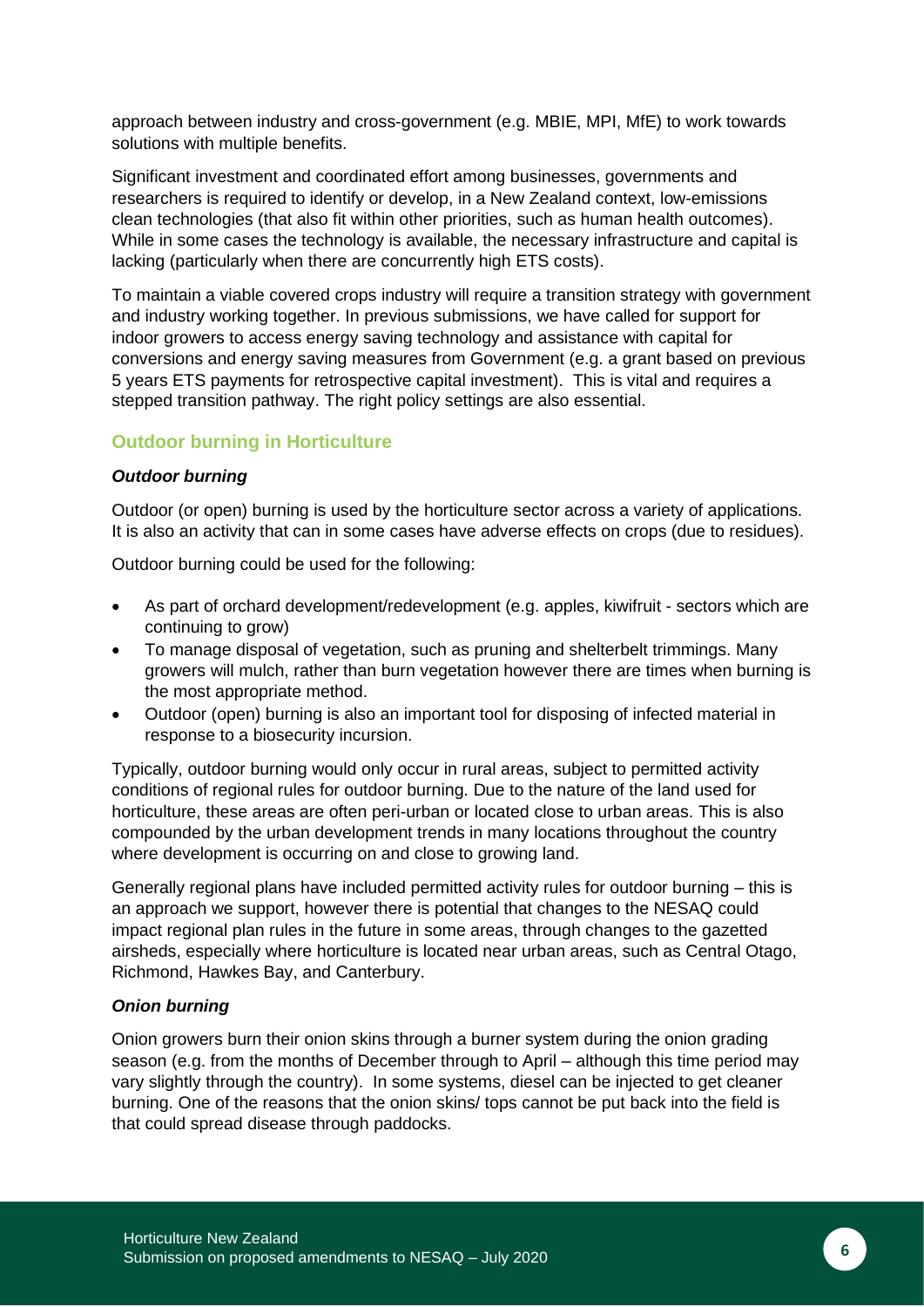## CONSULTATION QUESTIONS

#### *Introduce PM2.5 as the primary regulatory tool to manage particulate matter pollution*

#### **Q1. Do you agree the proposed PM2.5 standards should replace the PM10 standard as the primary standard for managing particulate matter?**

Yes, in principle it seems advantageous and more effects-based to manage PM2.5, as opposed to PM10, based on the information detailed in the consultation document. Specifically, that PM2.5 has a higher health risk and includes less naturally-sourced particles.

#### **Q2. Do you agreed we should include both a daily and an annual standard for PM2.5?**

We have a preference for a annual standard.

We note that concerns have been raised about the technical work and methodology supporting the estimates for an annual average or daily standard; we emphasise that there needs to be a robust methodology in place.

There should be a permissive capability for exceedances to be different than the standard in some localities with specific airshed characteristics.

#### **Q3. Do you agree the standards should reflect the WHO guidelines?**

In principle, this seems like a sensible approach in the absence of any more specific information or guidelines. However we support the use of the WHO guidelines being verified in a New Zealand context.

#### **Q4. Do you consider that your airshed would meet the proposed PM2.5 standards? If not, what emissions sources do you expect to be most problematic?**

Greenhouse growers are concerned that the changes to the NESAQ may result in regional plan rules which make it even tougher for growers – particularly in winter.

Indirectly, the amendments (through changes to the standards applicable to domestic heating) may have a positive impact on the industry through reduced particulate concentrations (as home heating is the largest source of PM2.5).

Gazetted airsheds currently exist near horticulture activities including those in Canterbury (e.g. Rangiora), Tasman (Richmond), Central Otago (Cromwell), and Hawkes Bay (Napier and Hastings). It is unclear how the change to the PM standard will affect these airsheds with consequent effects on horticulture operations.

#### *Retain the PM10 standard with reduced mitigation requirements*

#### **Q5. Do you agree councils should be required to keep monitoring PM10?**

There would appear to be value in continuing to monitor PM10 to get a complete picture of emissions – including the ability to determine relative contributions from different sources.

*[Q6 – N/a]*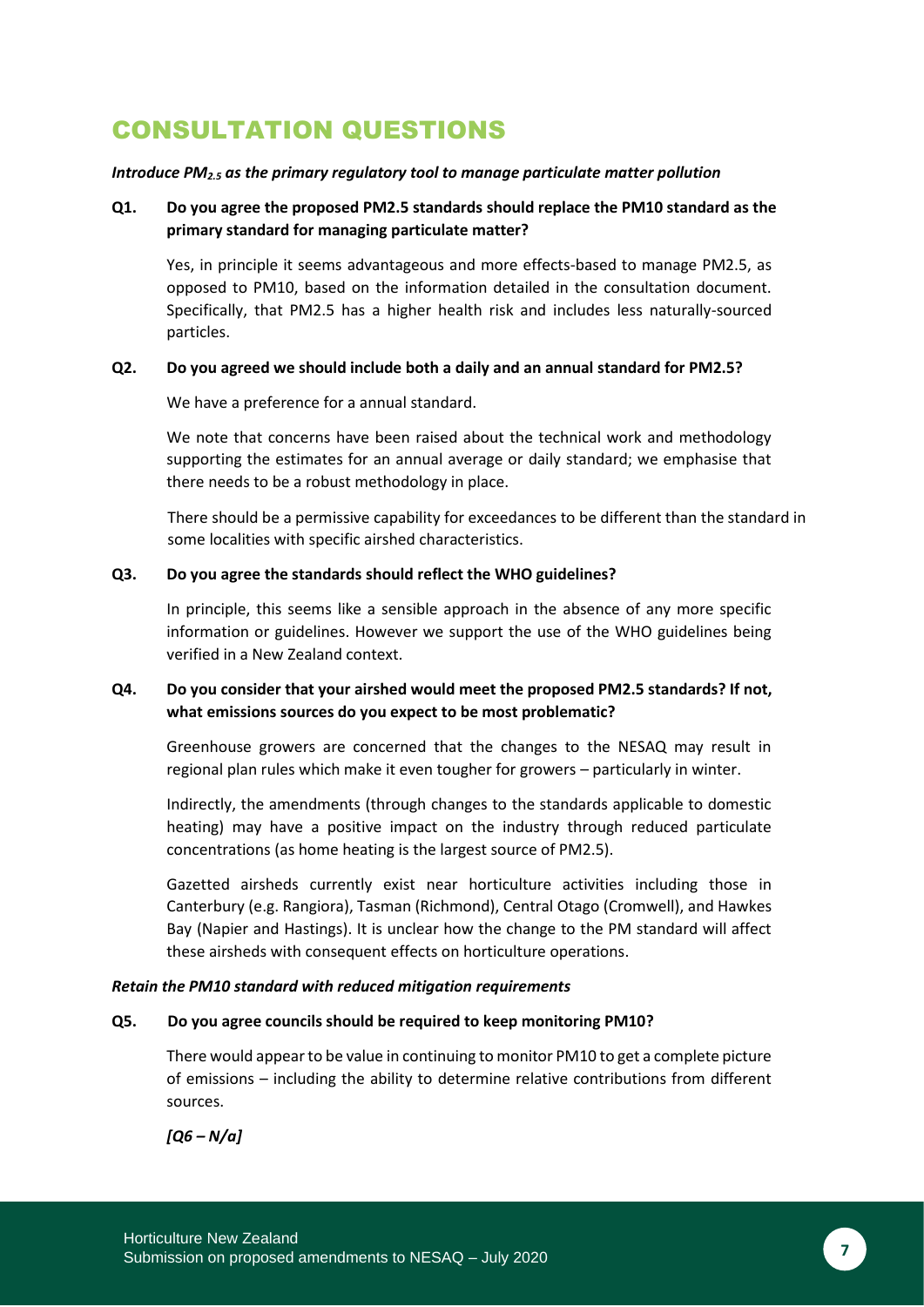#### *Polluted airsheds*

#### **Q7. Do you agree an airshed should be deemed polluted if it exceeds either the annual or the daily PM2.5 standard?**

As above (in our response to Q2) we prefer an annual standard. Regardless of the approach taken, a robust methodology is necessary.

#### **Q8. If all new resource consent application to discharge PM2.5 into a polluted airshed must be offset or declined, how would this affect your activities, or activities in your region?**

#### *Existing coal boilers*

Yes, this would affect covered crop growers, either:

- o Through a reduction in permitted activity rules, or more stringent rules in regional plans, in response to the changes.
- $\circ$  If their operation is located within an area which becomes a polluted airshed under the NESAQ, limitations on granting consent apply. In this instance this could have significant impact on the ability to be able to obtain (or renew) a resource consent – as we anticipate that these might contribute more than 2.5 µg/m3 (or equivalent determined appropriate for PM2.5) and therefore required to be declined, unless they can offset the discharge by a corresponding reduction in discharge elsewhere in the same airshed, which is likely to be very difficult or not feasible.

We see this particularly as being a risk in peri-urban areas (airsheds typically being associated with urban areas, and with urban development expanding these footprints).

Geographically the greatest risk is likely to be in Tasman and Canterbury.

We are aware of an operation which moved from Christchurch to Tasman region, in response to a similar scenario. This would not be desirable if this were to occur across the country. This could push growers out of business or lead to a very concentrated disruption of growing operations which may have other negative adverse effects on domestic food supply and resilience, impacts such as carbon leakage from importing produce, and higher prices for fresh produce.

We seek that this restriction on granting resource consent applies only to new discharge activities.

The threshold level should be set at a level which does not unreasonably impact smallscale activities with only very localised effects.

#### *Biomass/other alternative fuels*

We would be concerned if this standard limited the ability to transition to alternative fuels (e.g. biomass) - the cost of removing coal boilers without a cost-effective heating alternative will be devastating for individual growers, even though they account for a small proportion of NZ's emissions, and they are providing healthy, locally produced, food for New Zealanders.

#### *Outdoor burning*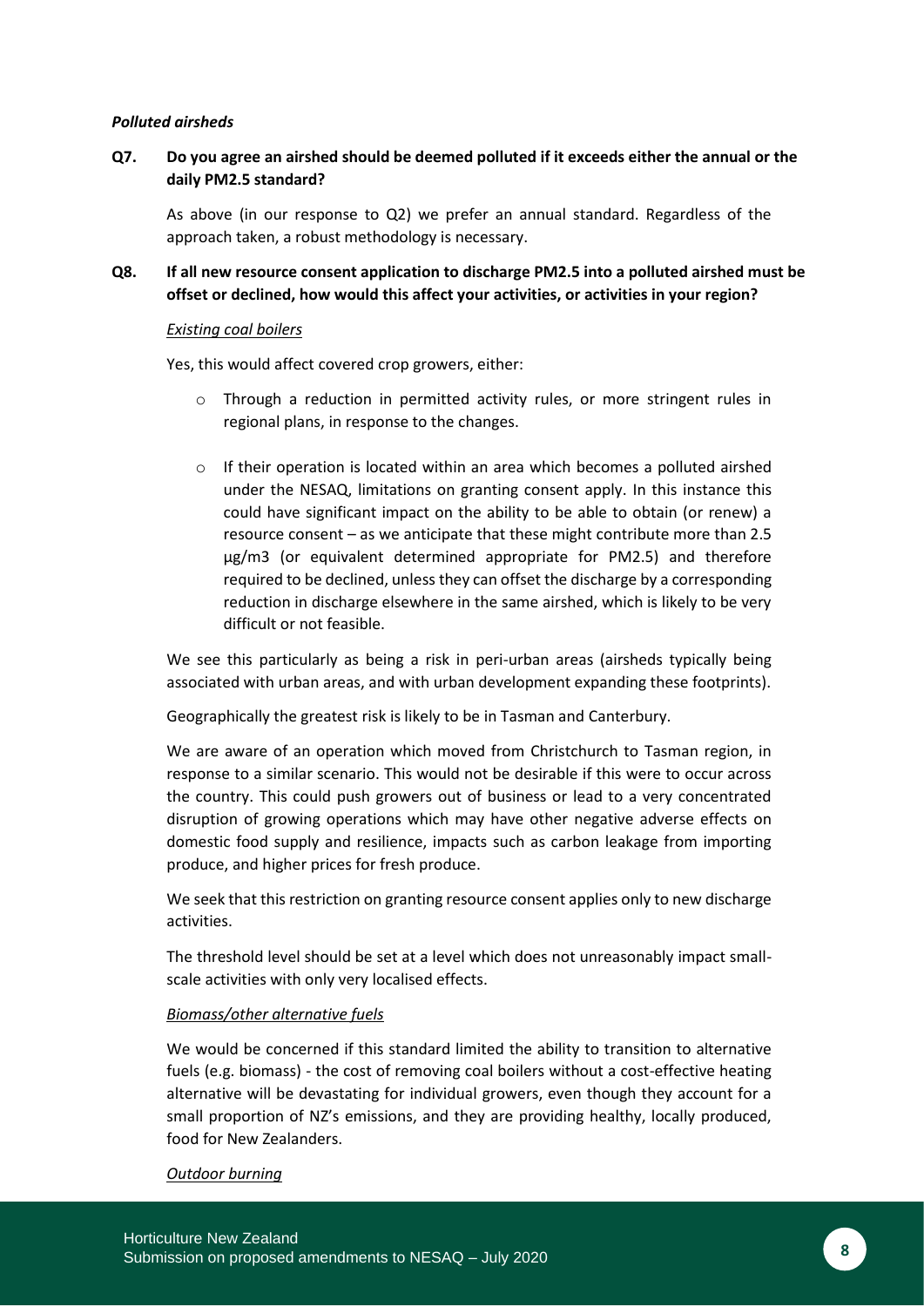Generally outdoor burning (excluding prohibited materials) in rural areas is provided for by a permitted activity rule in regional plans – however these rules are getting more onerous, or difficult to retain in some plans.

There would be a negative impact on the sector if changes to air sheds resulted in a reduction in permitted activity rules – we support requirements around best practice, but this method needs to remain available when other alternatives are not suitable.

*[Q9 – N/a]*

#### **Q10. Do you agree that if councils do not have adequate PM2.5 data, the airshed's classification under the PM10 standards should apply?**

Yes – decisions should be based on complete and accurate information and recognise that incomplete information may unfairly penalise some users.

*[Q11 – 14 – N/a]*

#### *Mercury emissions*

#### **Q15. Do you support the proposed amendments to the NESAQ to support ratification of the Minamata Convention on Mercury?**

In principle we agree that New Zealand has international obligations under the Minamata Convention on Mercury and that the NESAQ is a tool to deliver on these.

#### **Q16. Do you agree with how these amendments will affect industry?**

The consultation document states that in New Zealand, "*current best practice is unlikely to result in significantly stricter controls than the RMA and resource consents require*".

We note that these proposals (to meet international best practice guidelines) apply only to new (or substantially modified) coal boilers greater than 2MW.

Existing operations with coal boilers – this amendment as proposed would not impact on existing coal boiler operation (unless undertaking a substantial modification).

New (or substantially modified) coal boilers >2MW – we would not expect a large number of new coal boilers due to ETS settings. However, any new boilers are likely to be subject to a higher consenting cost associated with assessing compliance with best practice requirements.

At present the consultation document assumes that there will be limited impact - the extent of 'best available techniques and best environmental practices' are not clear from the consultation document and therefore it is hard to quantify the potential impact for our industry. Consultation with growers indicates that current data on the coal they receive generally does not include information on mercury.

The proposed amendments are likely to result in additional compliance costs for industry.

**Q17. What guidance do you think will be needed to support implementation of the proposed amendments? Will industry need help to interpret the best practice guidance for the New Zealand context?**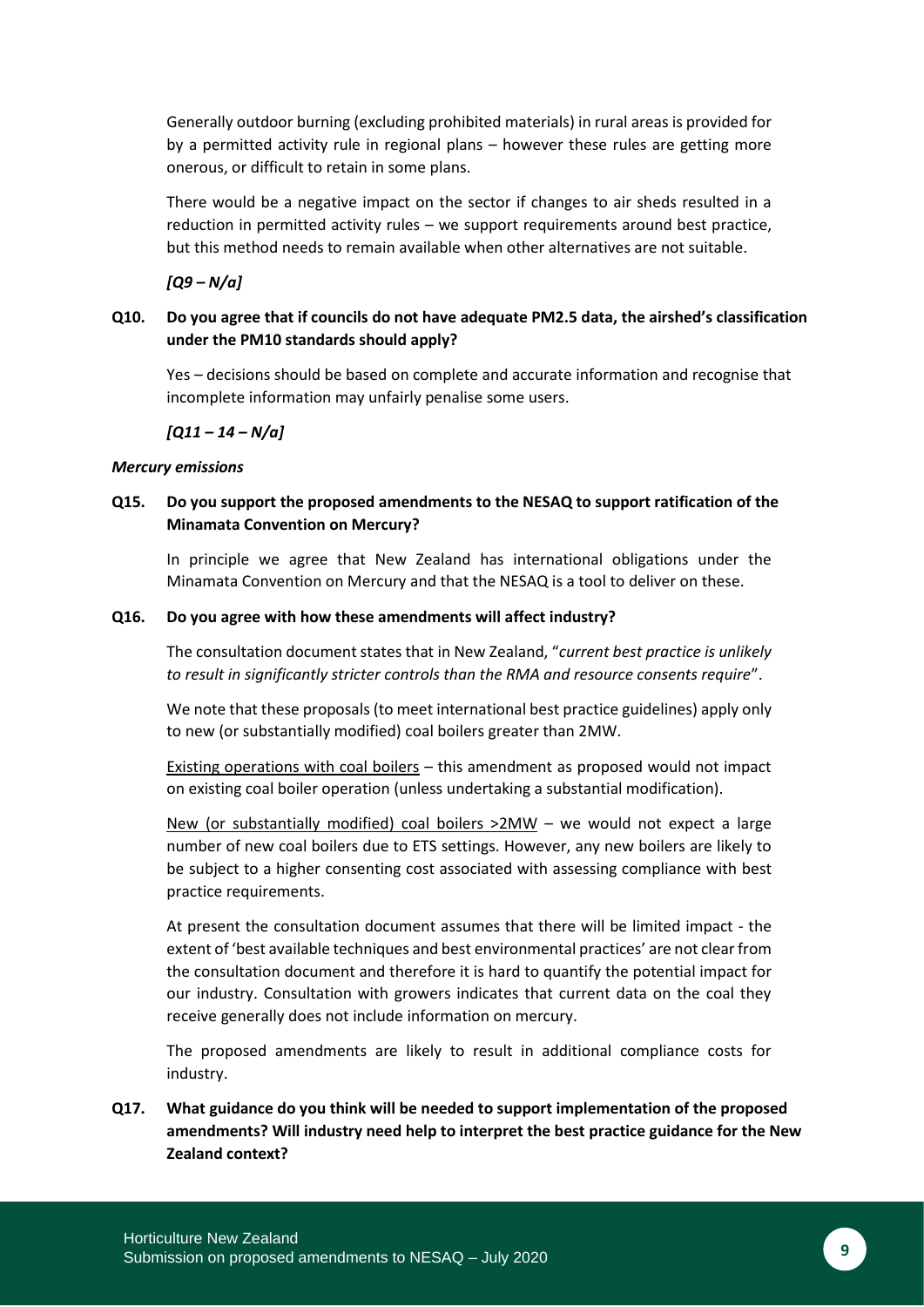Yes – guidance should be provided to clearly outline the best practice guidance. This will be important for both industry and Councils who have to assess this as part of an applicable consent application. Clear guidance will assist in achieving positive outcomes in a cost-effective manner.

#### **Q18. Do you use any of the manufacturing processes listed in Proposal 9? If so, does this process use mercury?**

N/a

#### **Q19. Do you agree with the Government's proposed approach to regulate the source categories in Proposal 10? If not, why not?**

Proposal 10 includes regulation of coal-fired industrial boilers (consistent with Annex D of the Minamata Convention).

The consultation document states that there will be no impact on small boilers (under 2MW) and no change required for existing activities. Therefore, this impacts on new (or substantially modified) coal-fired industrial boilers, who would be required to demonstrate consideration of international best practice. The consultation document states that this will require a facility using one or more of the measures in the guidance for each source category.

We support the approach of targeting new or substantially modified facilities over a defined threshold, rather than existing and small operators.

It is not clear within the consultation what substantially modified would capture. In the situation where a full coal boiler was modified to be able to burn alternative fuels (e.g. biomass or coal) –we could not want to disincentivise this change, which would ultimately reduce the use of coal.

#### **Q20. What air pollution control technologies are currently required for existing source categories listed in Proposal 10?**

As mentioned above, growers whose boilers require consent are generally undertaking air quality monitoring – of those we have spoken to the matters generally included are concentration of particulate matter, conditions around avoiding obstruction of the stack, burning rates during peak operating times, sulphur content of the coal, opacity of the emissions.

We are not aware of any mercury specific control measures.

#### *Timing, implementation and transitional provisions*

#### **Q21. Do you agree that lead-in times are required for starting to monitor PM2.5 and for burners that will no longer be compliant? What lead-in times do you suggest and why?**

Yes – we suggest a lead in of 10 years. From an operator perspective (who may be impacted by the amendments) this would allow utilisation of their current assets for its useful life whilst undertaking the necessary planning for a change in fuel.

#### **Q22. Are there any matters you think would require transitional provisions? If so, what?**

Refer above.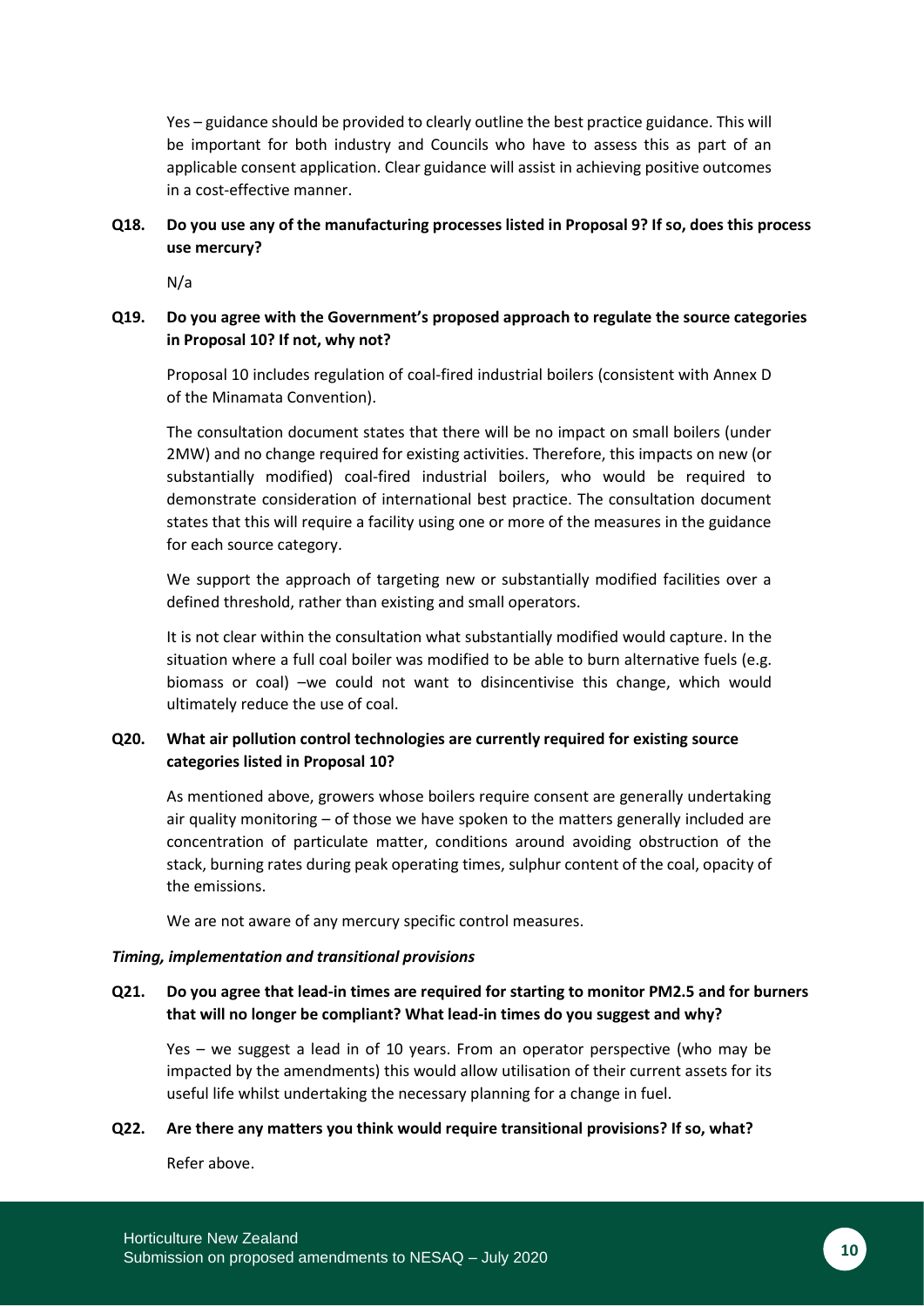PM2.5 data should be collected for a minimum time period and analysis of the implications at an air shed level should be undertaken of an air shed is considered polluted– with a transition time built in for those impacted.

#### *Other comments*

#### **Q23. Do you have any other comments you wish to make?**

The impact of the amendments needs to be considered in terms of climate change policy, and policy decisions need to be balanced in that context. There is a need to prepare for a more carbon constrained future, while maintaining domestic food security.

There is a need for government investment/support in this area of alternatives to the use of coal for process heat.

Should the implementation of the NESAQ lead to undesirable constraints on the sector (particularly greenhouse growing, as detailed) there should be the ability to provide a specific response which would ensure that there was not an impact on food security disproportionate to the emissions potentially reduced.